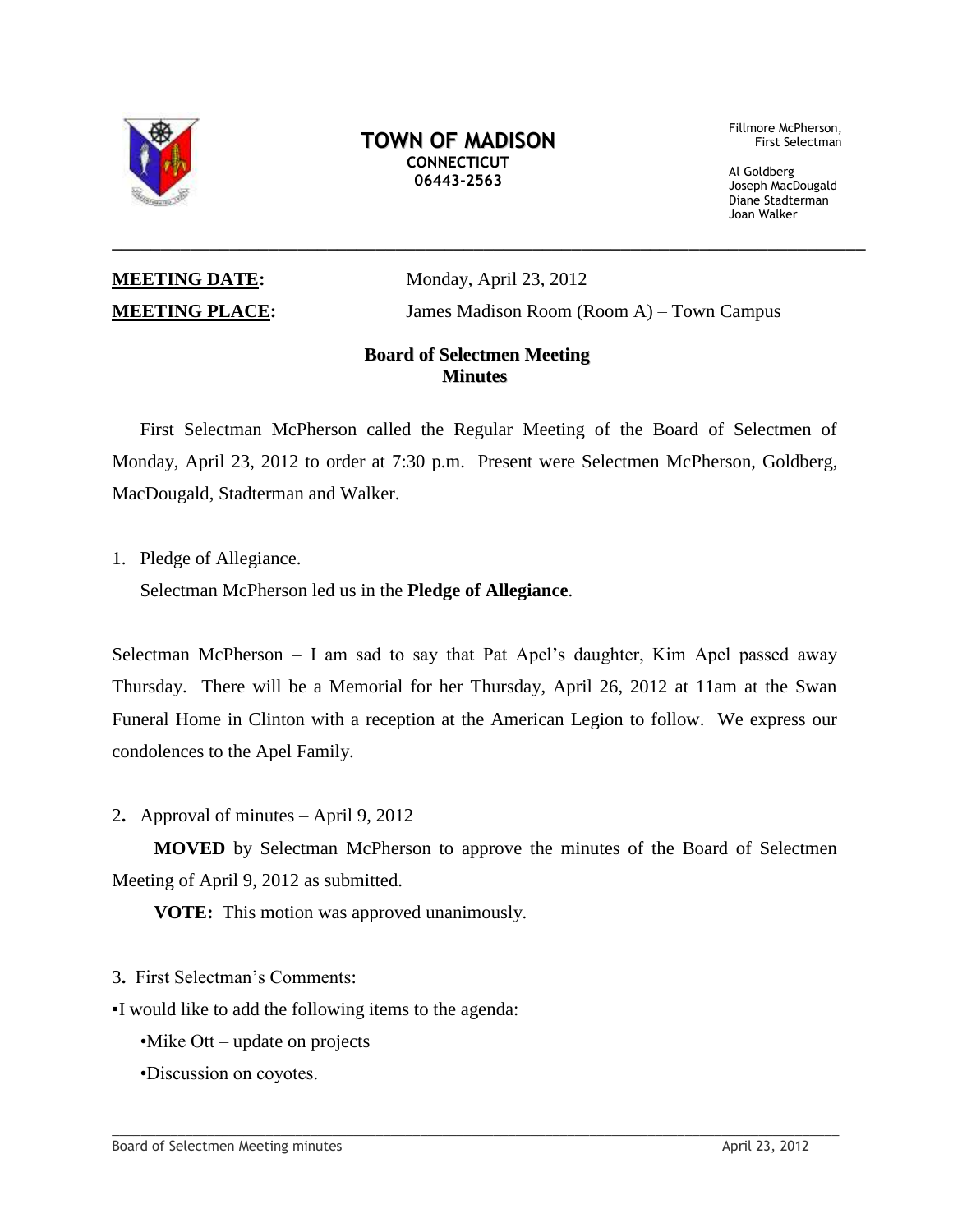▪There are some investment bonds being called. This will also be discussed with the Board of Finance.

▪Hurricane preparedness – it is suggested that residents have a wired, landline in their home and register their phone numbers with [www.ctalert.gov.](http://www.ctalert.gov/)

▪Hotel – it was noted that a hotel has been in existence for many decades, that the ZBA ( a very competent body) approved the new version, that it is not going away and that it will be paying around \$150,000 annually in property taxes.

4. Citizen's Comments:

▪Joe Beerbauer complimented the due diligence of the Board of Selectmen and Board of Finance on the budget process and briefly discussed his recommendations, etc. in regards to the financial situation.

## **NEW BUSINESS**

5. Discuss and take action on request from Madison Ambulance to go back out to bid to replace 1998 Ambulance. **(tabled 4/9/12)**

Chris Bernier, Director of EMS explained the request and provided a handout to the Selectmen. No action is required to merely solicit bids.

5A. Mike Ott, Director of Public Works & Town Engineer provided an update on various projects within town.

▪Replacement of the surf club wall – the contractor has brought in their equipment and will begin work today. We anticipate completion by Memorial Day.

 $\bullet$ Middle Beach & Overbrook Road – these are not on schedule, approximately 45-60 days behind. Bids are due two weeks from tomorrow. We are coordinating with the police department and are notifying residents. The work should begin mid-May.

Discussion regarding timing; it is best to do it before fall because of hurricane season. ▪Wharves – on schedule. They will be put back as they were. We are working with a coastal engineer for this.

 $\Box$  . The contribution of the contribution of the contribution of the contribution of the contribution of the contribution of the contribution of the contribution of the contribution of the contribution of the contributi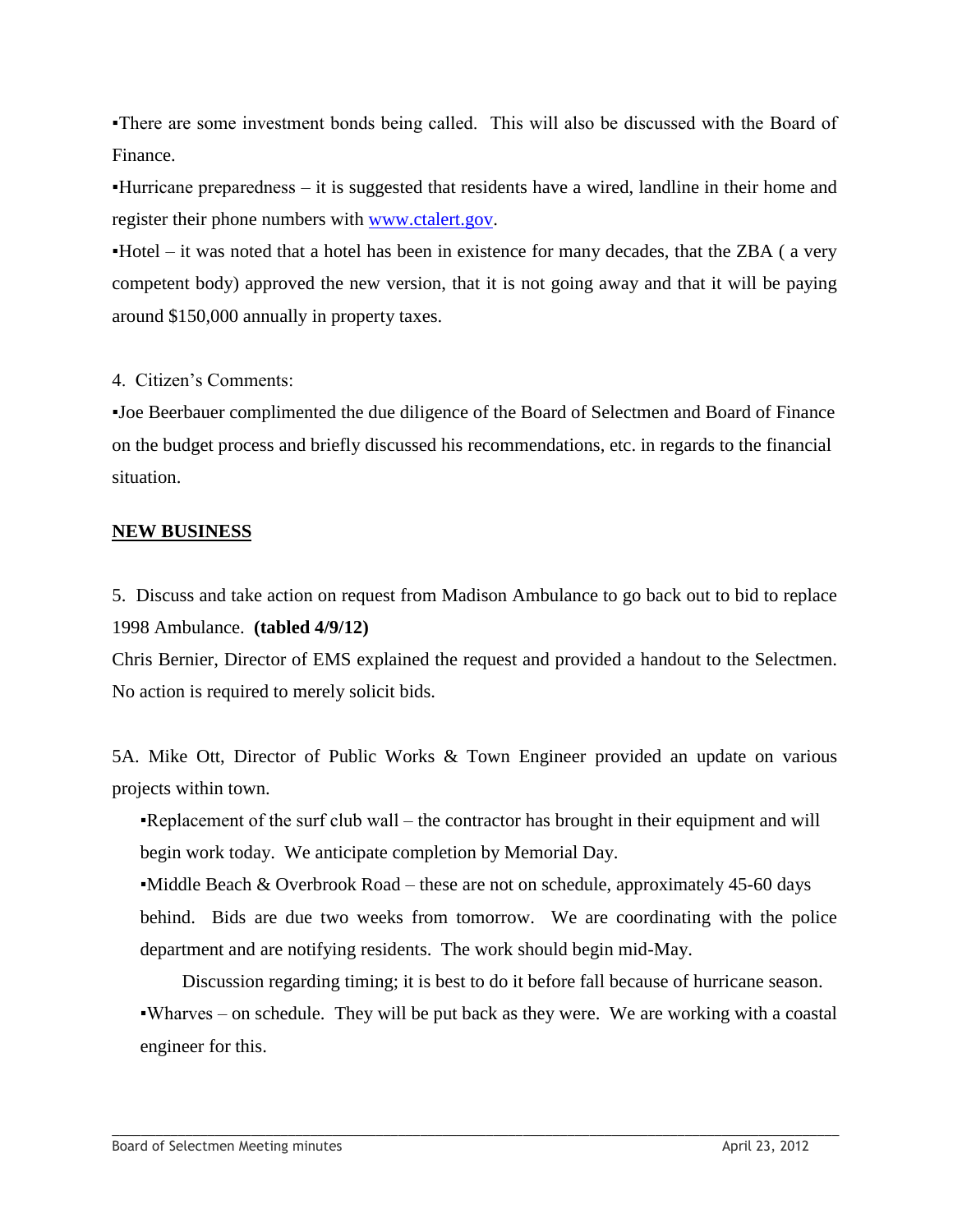▪Restoration of the dune on the eastern side of the wharf property – the first phase was done as part of the surf club project.

 $\textbf{P}$ ark

5B. Discussion regarding potential coyote issue in town:

Officer Tom Bull and Chief Jack Drumm discussed the coyote situation and provided suggestions for residents.

Madison Police Officer Tom Bull presented an overview of the habits, range, description, history and interesting facts related to the Eastern Coyote (Canis Latrans) which is indigenous to Connecticut. Officer Bull was formerly a sergeant with the Department of Environmental Protection and served as its Hammonasset State Park Conservation Officer.

Madison has experienced numerous sightings of coyotes recently, especially during the spring when their young have been born and the parents are hunting for food. Unsupervised pets, particularly outdoor cats and small dogs (less than 25#) are vulnerable to coyote attacks. More information can be found on the website of the Department of Energy & Environmental Protection.

6. Discuss and take action on setting referendum date on the Town and School budgets for Tuesday, May 15, 2012 pending approval of dollar amounts from the Board of Finance Final Budget Workshop Meeting on April 24, 2012.

**MOVED** by Selectman MacDougald and seconded by Selectman Walker to set referendum date on the Town and School budgets for Tuesday, May 15, 2012 pending approval of dollar amounts from the Board of Finance Final Budget Workshop Meeting on April 24, 2012.

**VOTE:** This motion was approved unanimously.

7. Discuss and take action on retaining the services of Milano and Wanat, LLC as attorneys to represent the Town of Madison in tax appeal cases that may be filed for the October 1, 2011 Grand List. And to authorize Milano and Wanat, LLC to retain the services of Albert W. Franke III, as an independent appraiser to provide the Town of Madison with real estate valuations pertaining to these assessment appeals.

 $\_$  ,  $\_$  ,  $\_$  ,  $\_$  ,  $\_$  ,  $\_$  ,  $\_$  ,  $\_$  ,  $\_$  ,  $\_$  ,  $\_$  ,  $\_$  ,  $\_$  ,  $\_$  ,  $\_$  ,  $\_$  ,  $\_$  ,  $\_$  ,  $\_$  ,  $\_$  ,  $\_$  ,  $\_$  ,  $\_$  ,  $\_$  ,  $\_$  ,  $\_$  ,  $\_$  ,  $\_$  ,  $\_$  ,  $\_$  ,  $\_$  ,  $\_$  ,  $\_$  ,  $\_$  ,  $\_$  ,  $\_$  ,  $\_$  ,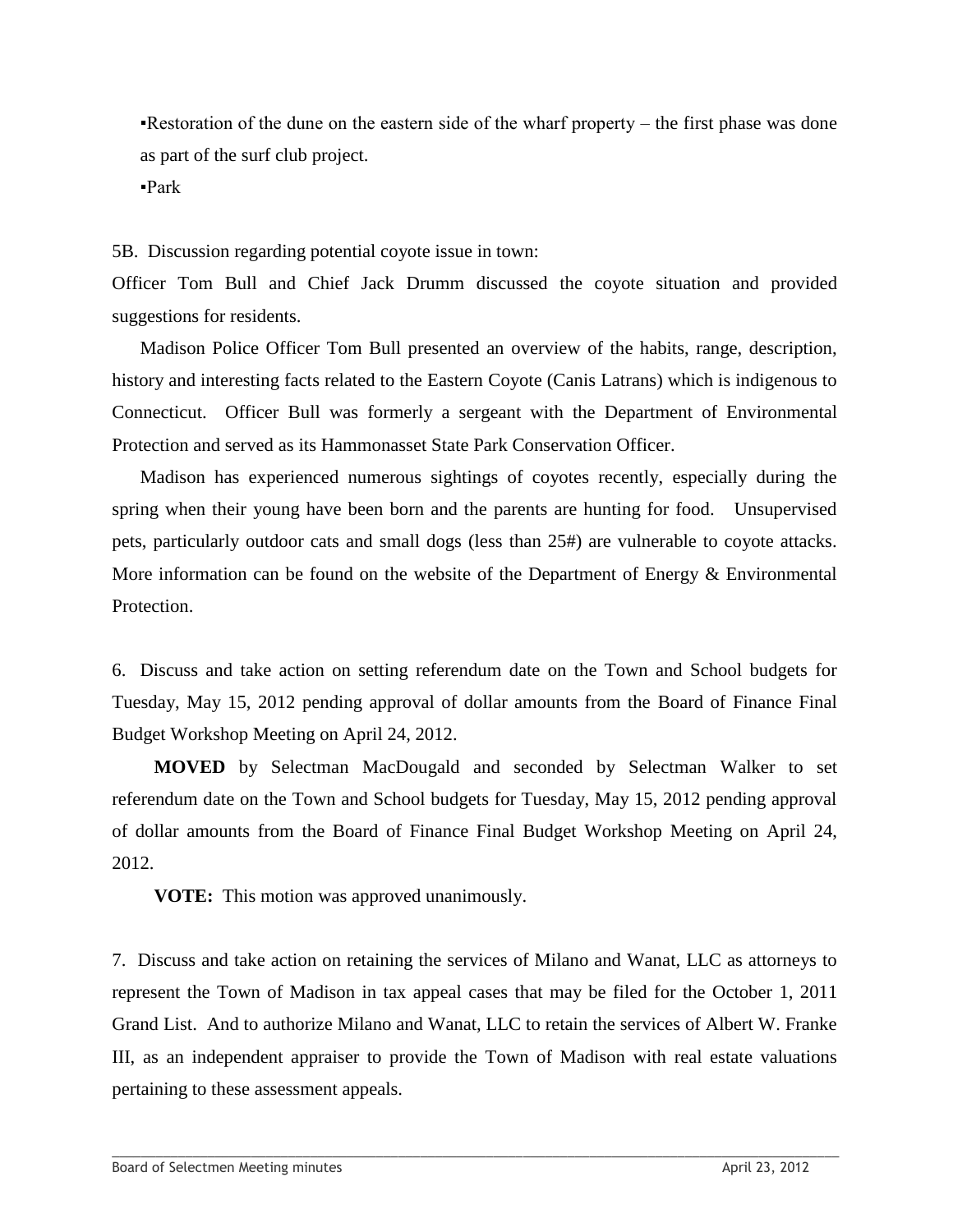**MOVED** by Selectman MacDougald and seconded by Selectman Stadterman to approve the retaining of services of Milano and Wanat, LLC as attorneys to represent the Town of Madison in tax appeal cases that may be filed for the October 1, 2011 Grand List. And to authorize Milano and Wanat, LLC to retain the services of Albert W. Franke III, as an independent appraiser to provide the Town of Madison with real estate valuations pertaining to these assessment appeals.

#### **DISCUSSION:**

Alma Carroll provided a brief explanation of the request.

**VOTE:** This motion was approved unanimously.

8. Discuss and take action on accepting donation of services valued at **\$5,000** from Gulick and Spradlin LLC as matching funding for the CT Trust Grant – Bauer Park.

**MOVED** by Selectman Stadterman and seconded by Selectman MacDougald to accept the donation of services valued at **\$5,000** from Gulick and Spradlin LLC as matching funding for the CT Trust Grant – Bauer Park.

**VOTE:** This motion was approved unanimously.

9. Discuss and take action on the following special appropriation requests from Police Department:

**\$4,600** – Insufficient funds to cover contractual uniform liability for officers for the remainder of the fiscal year and the cost of outfitting one (1) new officer prior to the end of the fiscal year.

**\$9,000** – Insufficient funds to cover vehicle maintenance costs of entire department fleet due to the age and maintenance history of fleet, particularly the patrol fleet.

**\$31,000** – Insufficient funds to cover overtime costs due to the hiring of off-duty officers by outside contractors for traffic control at construction sites etc.

**\$3,227** – Insufficient funds to cover costs relating to land-line phones in/out of PD, Command Officers cellular phone and Mobile Data Terminal modems for patrol vehicles.

**MOVED** by Selectman Walker and seconded by Selectman Goldberg to approve the special appropriation requests from Police Department:

**\$4,600** – Insufficient funds to cover contractual uniform liability for officers for the remainder of the fiscal year and the cost of outfitting one (1) new officer prior to the end of the fiscal year; **\$9,000** – Insufficient funds to cover vehicle maintenance costs of entire department fleet due to the age and maintenance history of fleet, particularly the patrol fleet; **\$31,000** – Insufficient funds to cover overtime costs due to the hiring of off-duty

 $\_$  ,  $\_$  ,  $\_$  ,  $\_$  ,  $\_$  ,  $\_$  ,  $\_$  ,  $\_$  ,  $\_$  ,  $\_$  ,  $\_$  ,  $\_$  ,  $\_$  ,  $\_$  ,  $\_$  ,  $\_$  ,  $\_$  ,  $\_$  ,  $\_$  ,  $\_$  ,  $\_$  ,  $\_$  ,  $\_$  ,  $\_$  ,  $\_$  ,  $\_$  ,  $\_$  ,  $\_$  ,  $\_$  ,  $\_$  ,  $\_$  ,  $\_$  ,  $\_$  ,  $\_$  ,  $\_$  ,  $\_$  ,  $\_$  ,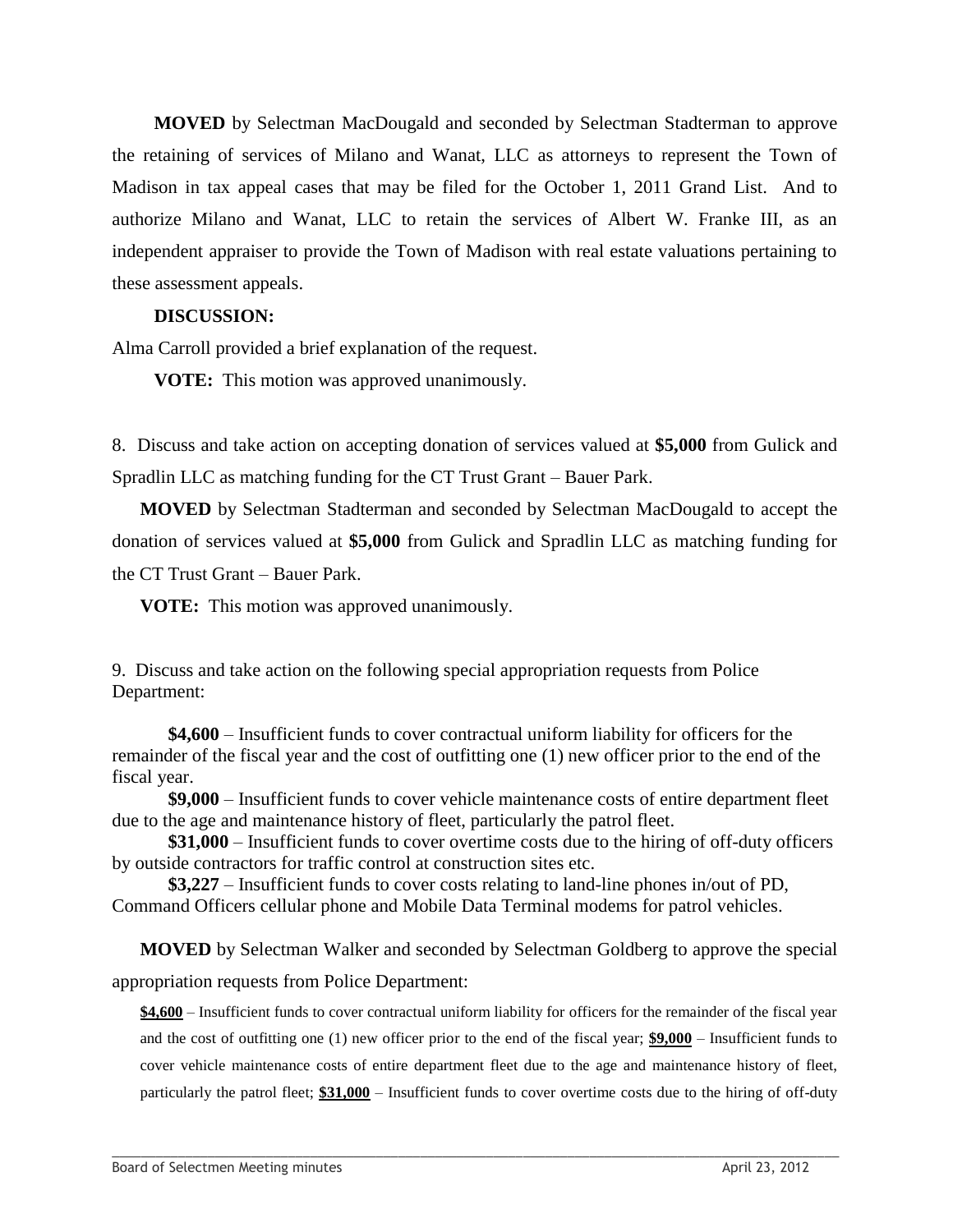officers by outside contractors for traffic control at construction sites etc.; **\$3,227** – Insufficient funds to cover costs relating to land-line phones in/out of PD, Command Officers cellular phone and Mobile Data Terminal modems for patrol vehicles.

## **DISCUSSION:**

Chief Drumm provided an explanation and breakdown of the request.

**VOTE:** This motion was approved unanimously.

10. Discuss and take action on special appropriation request of **\$14,500** from Fire, Ambulance & Civil Prep for increase in monthly cost for each of 23 telephone circuits that carry Fire and Ambulance radio traffic.

**MOVED** by Selectman MacDougald and seconded by Selectman Stadterman to approve the special appropriation request of **\$14,500** from Fire, Ambulance & Civil Prep for increase in monthly cost for each of 23 telephone circuits that carry Fire and Ambulance radio traffic.

## **DISCUSSION:**

John Bowers– provided an explanation of the request. There was an increase of fees by AT&T and the department added a circuit.

**VOTE**: This motion was approved unanimously

11. The following line transfers are designated as routine and appropriate for approval as a single action by the Board of Selectmen, if so desired. A Board member may request removal of any line transfer item from the consent agenda for review and discussion.

Motion: To approve Line Transfers totaling **\$59,027**

**MOVED** by Selectman MacDougald and seconded by Selectman Stadterman to approve Line Transfers totaling **\$59,027**

**VOTE:** This motion was approved unanimously**.** 

12. Discuss and take action on resignation of Mark Casparino from the Economic Development Commission.

**MOVED** by Selectman MacDougald and seconded by Selectman Walker to approve the resignation of Mark Casparino from the Economic Development Commission.

 $\_$  ,  $\_$  ,  $\_$  ,  $\_$  ,  $\_$  ,  $\_$  ,  $\_$  ,  $\_$  ,  $\_$  ,  $\_$  ,  $\_$  ,  $\_$  ,  $\_$  ,  $\_$  ,  $\_$  ,  $\_$  ,  $\_$  ,  $\_$  ,  $\_$  ,  $\_$  ,  $\_$  ,  $\_$  ,  $\_$  ,  $\_$  ,  $\_$  ,  $\_$  ,  $\_$  ,  $\_$  ,  $\_$  ,  $\_$  ,  $\_$  ,  $\_$  ,  $\_$  ,  $\_$  ,  $\_$  ,  $\_$  ,  $\_$  ,

**VOTE:** This motion was approved unanimously**.**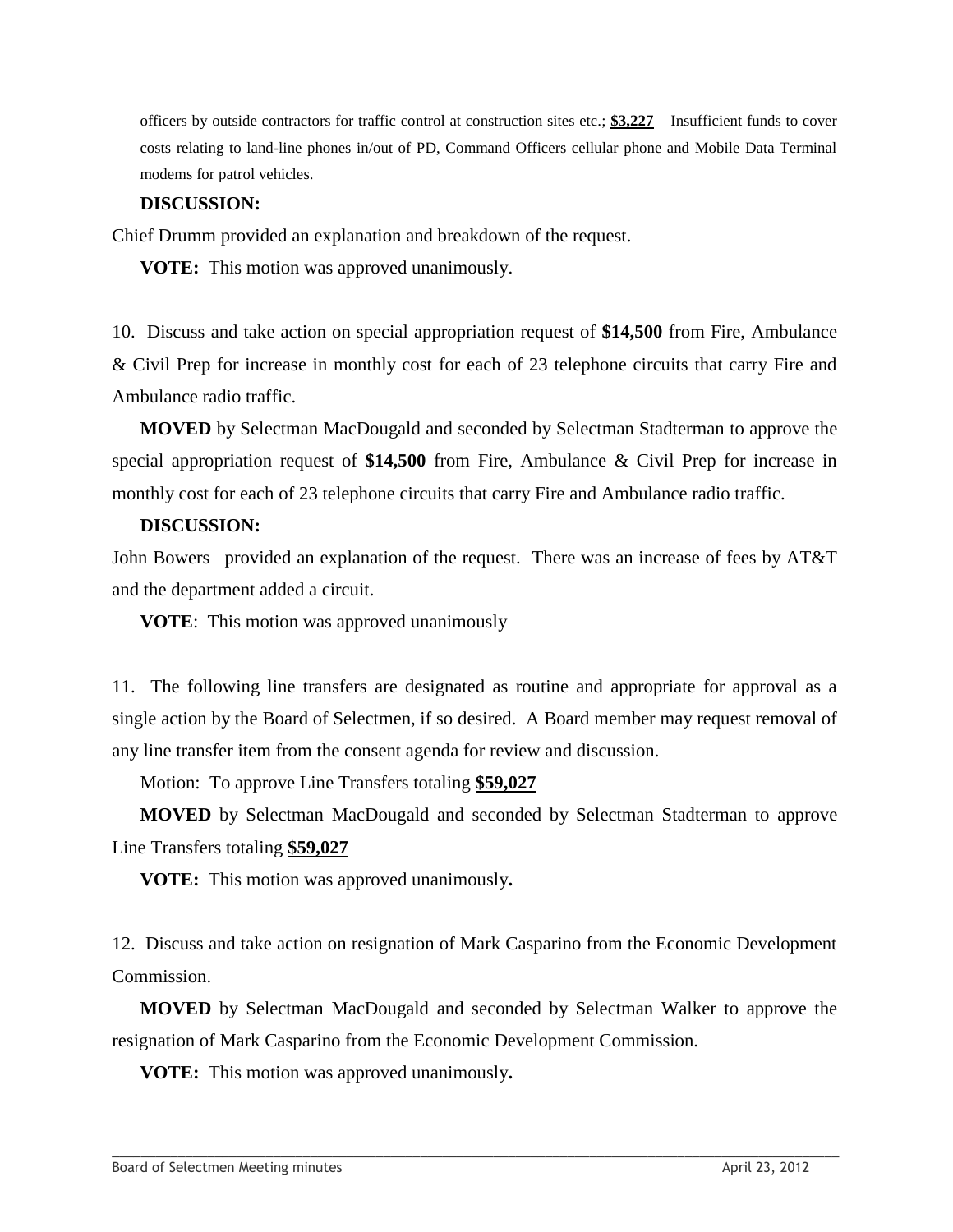13. Discuss and take action on appointment of Eric Perrelli to the Economic Development Commission to fill a vacancy for a term to expire 1/1/2014.

**MOVED** by Selectman Walker and seconded by Selectman Goldberg to approve the appointment of Eric Perrelli to the Economic Development Commission to fill a vacancy for a term to expire 1/1/2014..

**VOTE:** This motion was approved unanimously**.** 

#### 14. Tax Abatements/Refunds

n/a

#### 15. Liaison Reports/Selectmen Comments

Selectman Walker –

Energy  $&$  Efficiency Commission – there is a plan to offer 60 houses an Energy and Efficiency Audit. This is a great program.

•Selectman McPherson – in regards to the Energy  $\&$  Efficiency, we have been speaking with CL&P about using LED lights for the street lamps. We are very early in the process.

▪Friends of Madison Youth – there are lots of great upcoming events.

▪Shellfish – there will be an announcement coming soon for upcoming clam digs.

Selectman MacDougald –

**•Planning & Zoning – have been discussing the statewide issue regarding seawall** applications.

Selectman McPherson –

▪Beach and Rec – thanks to Gunner and Eileen on the trash bag program.

Selectman Goldberg –

▪Library Board – they are preparing for the release of the study from the Academy Street School Study Commission.

▪Police Commission – they are working on the CALEA certification process.

 $\_$  ,  $\_$  ,  $\_$  ,  $\_$  ,  $\_$  ,  $\_$  ,  $\_$  ,  $\_$  ,  $\_$  ,  $\_$  ,  $\_$  ,  $\_$  ,  $\_$  ,  $\_$  ,  $\_$  ,  $\_$  ,  $\_$  ,  $\_$  ,  $\_$  ,  $\_$  ,  $\_$  ,  $\_$  ,  $\_$  ,  $\_$  ,  $\_$  ,  $\_$  ,  $\_$  ,  $\_$  ,  $\_$  ,  $\_$  ,  $\_$  ,  $\_$  ,  $\_$  ,  $\_$  ,  $\_$  ,  $\_$  ,  $\_$  ,

•Chief Drumm provided an explanation on the certification process and progress.

Selectman Stadterman –

**Board of Education –**  $n/a$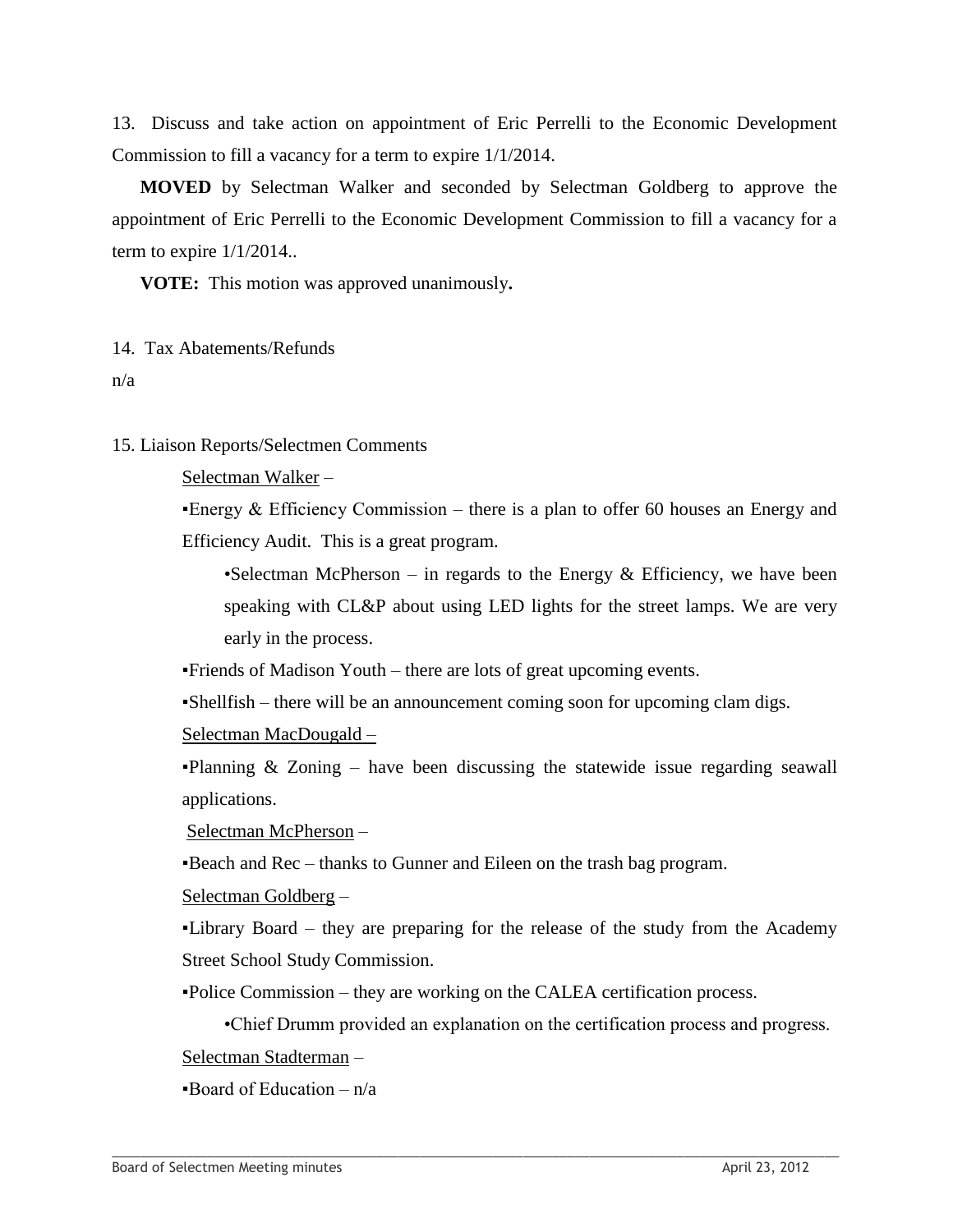▪Senior Commission – they are actively working on getting a cook. They have been speaking to local caterers. There is also a new senior newsletter that is great. Traffic in the senior center has been picking up.

# 16. Adjournment

There being no objections, First Selectman McPherson adjourned the meeting at 9:20 a.m.

 $\_$  ,  $\_$  ,  $\_$  ,  $\_$  ,  $\_$  ,  $\_$  ,  $\_$  ,  $\_$  ,  $\_$  ,  $\_$  ,  $\_$  ,  $\_$  ,  $\_$  ,  $\_$  ,  $\_$  ,  $\_$  ,  $\_$  ,  $\_$  ,  $\_$  ,  $\_$  ,  $\_$  ,  $\_$  ,  $\_$  ,  $\_$  ,  $\_$  ,  $\_$  ,  $\_$  ,  $\_$  ,  $\_$  ,  $\_$  ,  $\_$  ,  $\_$  ,  $\_$  ,  $\_$  ,  $\_$  ,  $\_$  ,  $\_$  ,

Respectfully submitted,

\_\_\_\_\_\_\_\_\_\_\_\_\_\_\_\_\_ Sarah Judge Recording Secretary